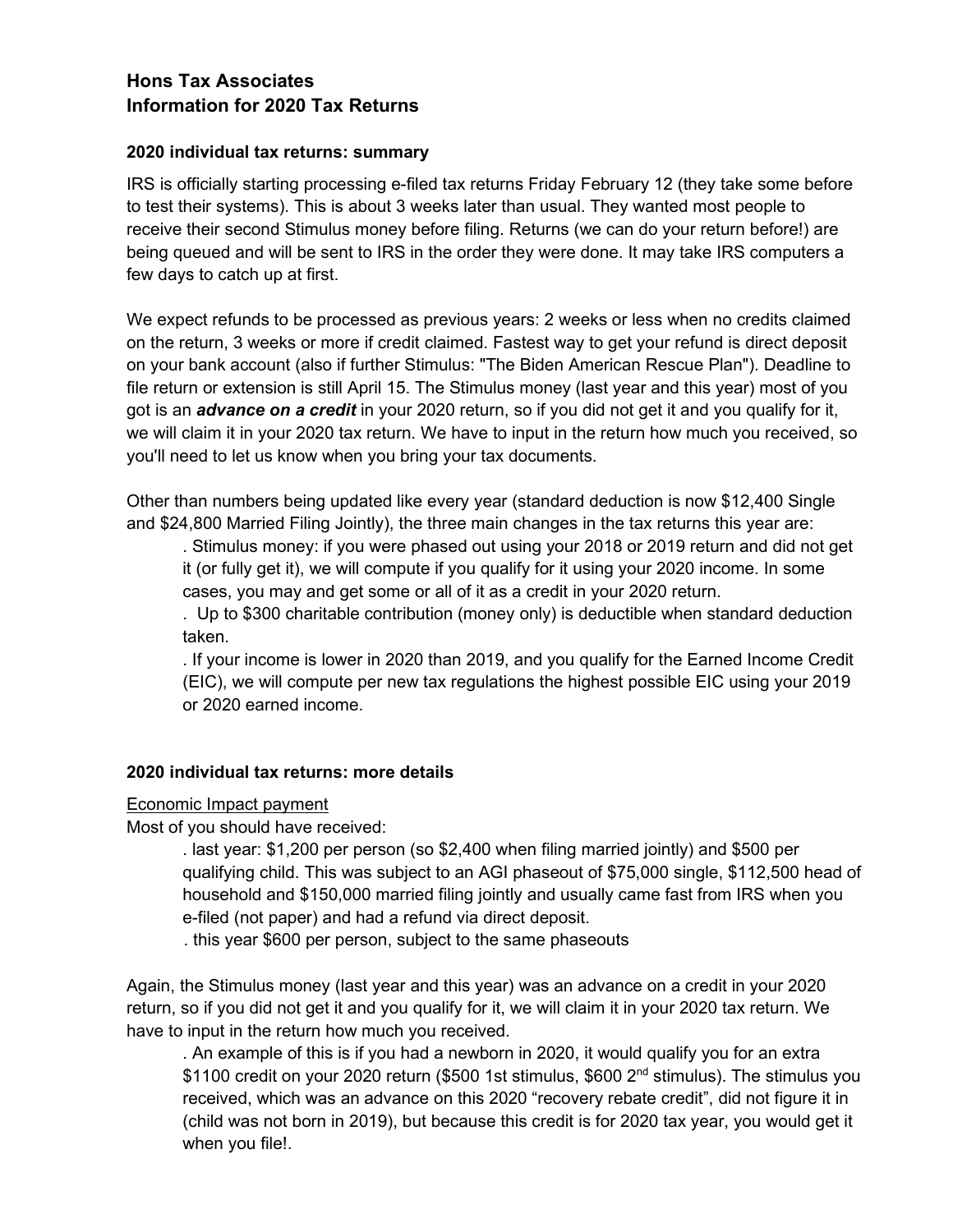. Another example is if your 2019 income phased you out of the stimulus but your 2020 income is lower (and it is often the case because of Covid), we will compute in your return if you now qualify for some or all the stimulus money given your 2020 income and if so it would lower your taxes / increase your refund.

\$300 charitable contributions deduction for taxpayers who don't itemize: This is money only (not in kind) and you should keep receipts when claiming this. Although it is unlikely IRS would audit such a small amount, they could include it part of a larger scope audit. If your marginal tax rate is 22%, \$300 is worth \$66 in your federal return and \$14 in your Colorado return, not much, but not a reason to leave it on the table. Also, it is an "above the line" deduction, reducing your AGI (Adjusted Gross Income) which can bring other tax benefits.

2020 Traditional IRA maximum deductible contribution is as in 2019: \$6,000/person and \$7,000 if 50 and older, unless one gets into income phaseouts when taxpayer or spouse have a retirement plan at work. 401k maximum deductible contribution is \$19,500 and \$25,000 if 50 and older.

IRA contributions, SEP (for self-employed) and HSA (Health Saving Accounts) contributions are the only 3 things you may still be able to tweak at tax time to lower your AGI (Adjusted Gross Income), this is often important for people who have marketplace insurance (Obamacare) in order to increase their health insurance subsidy ("premium tax credit") reconciled in the tax return unless their income is clearly too high to get into subsidy territory (which is below 400% of Federal poverty line per tables)

## Required Minimum Distributions (RMDs)

Many of you may know that the law has changed in two ways: from 70.5 years old to 72 years old and 2020 optional suspension.

Your RMD is the minimum amount you must withdraw from your account each year. It is normally calculated for you by your financial institution. You have to start taking withdrawals from your retirement accounts when you reach age 72 (but still 70  $\frac{1}{2}$  if you reached 70  $\frac{1}{2}$  before 01/01//2020). Roth IRAs do not require withdrawals.

Deadline to take the RMD is April 1 of the year after for the first RMD and then Dec 31 for each year after. Congress in the "Care" act of 03/27/20 allowed for an optional suspension of 2020 RMD: you can take it or not: your choice

### **PPP loan**

Businesses are now allowed to deduct expenses associated with their forgiven Pay Check Protection Program (PPP) loans. This finally clarifies the law in the best possible way for the taxpayer: forgiven loan is NOT taxable income, expenses (payroll, rent, utilities, and now a few more) paid with it ARE deductible.

If the loan was for less than \$50,000 this is the form to claim forgiveness of the loan: PPP loan forgiveness application

Small businesses are eligible to receive a second PPP loan when less than 300 employees and can demonstrate a revenue reduction of 25 percent in any quarter of 2020 or using the full 2020 year. Use this SBA form to claim it: PPP loan 2nd draw application